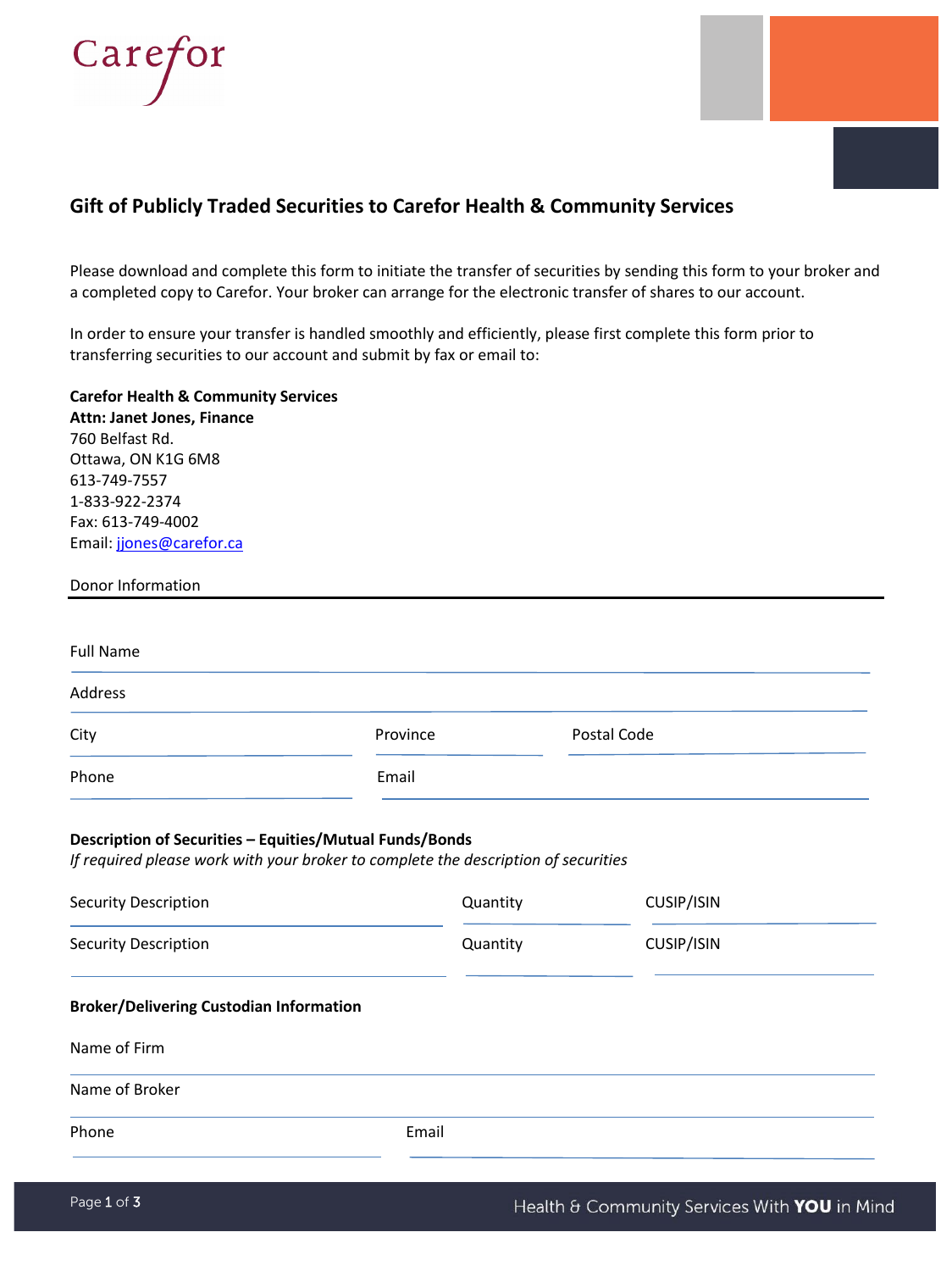

#### Client Account Number

|  | <b>Gift Designation</b> |
|--|-------------------------|
|--|-------------------------|



Highest priority needs of Carefor Health & Community Services

Specific Designation **Secure 2018** 

### **Donor Authorization**

I wish to make a charitable gift of the listed securities to Carefor Health & Community Services. Please accept this form as authorization to transfer the above securities from my brokerage account to the Carefor account held at National Bank of Correspondent Network.

Signature Date

Your broker can arrange for the electronic transfer of shares to our account:

## **National Bank of Correspondent Network (NBCN)** 130 King street West 30th floor Toronto, ON M5X 1J9

### **Our Accounts:**

| CAD Acct | 6C77KRA | Carefor Health & Community Services |
|----------|---------|-------------------------------------|
| USD Acct | 6C77KRB | Carefor Health & Community Services |

### **Transfer codes:**

CDS FINs - T080 CUID - NBCS DTC - #5008 Dealer Code for transfer of Mutual Funds 9822 **Our Contact**: NBCN Contact Irene Buenaobra Phone 416-507-9514 Fax 416-542-2380